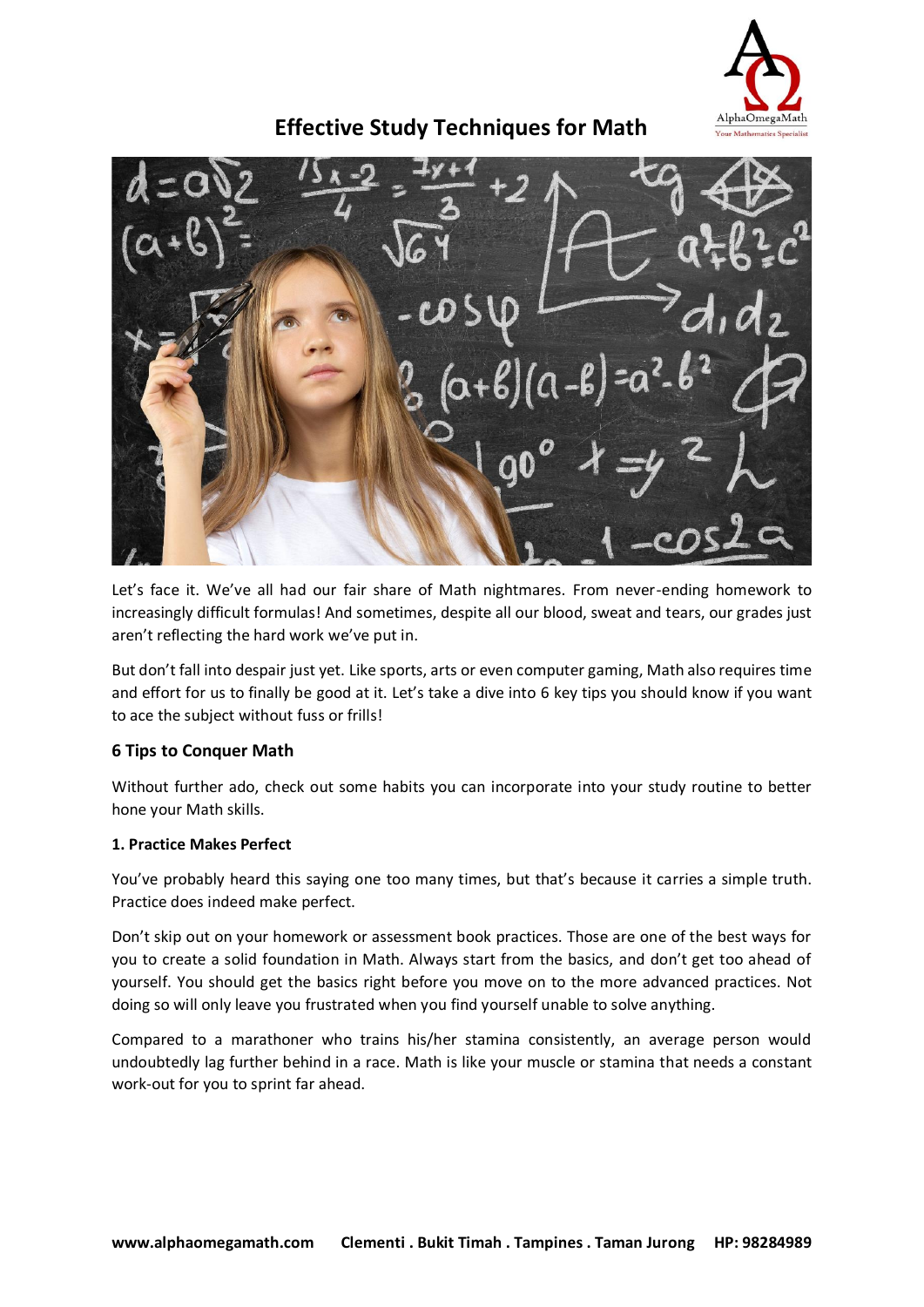## **2. When in Doubt, Ask**



Can't wrap your head around one of those complex equations? Well, what better way to understand it than to ask your teacher or tutor for guidance? Your teachers are, after all, there to enhance your learning experience. So, why not make full use of their abundant Math knowledge – they probably can't wait to share it with you!

Clarifying what you don't know will save you precious time that you would've otherwise spent slowly deciphering that alien \*Math\* language. There's also danger in attempting to understand the problem alone or with a friend who's equally unsure. Both of you may end up coming to the wrong conclusions.

## **3. Be Friends with Your Formula Sheet**

Yes, it looks hideously complicated. But it may also end up being your best friend during an exam. Besides listing certain Math formulas, this sheet will also be attached to your test paper for easy reference.

Whether it is trigonometry or integrals, you won't have to fret too much. The essentials are printed out for you. Don't let it go to waste and familiarise yourself with what is listed. That way, if you need to refer to a specific formula, you won't have to frantically flip the pages to find it. You'd be surprised by how much time some students waste simply because they can't find the equation they need from the sheet!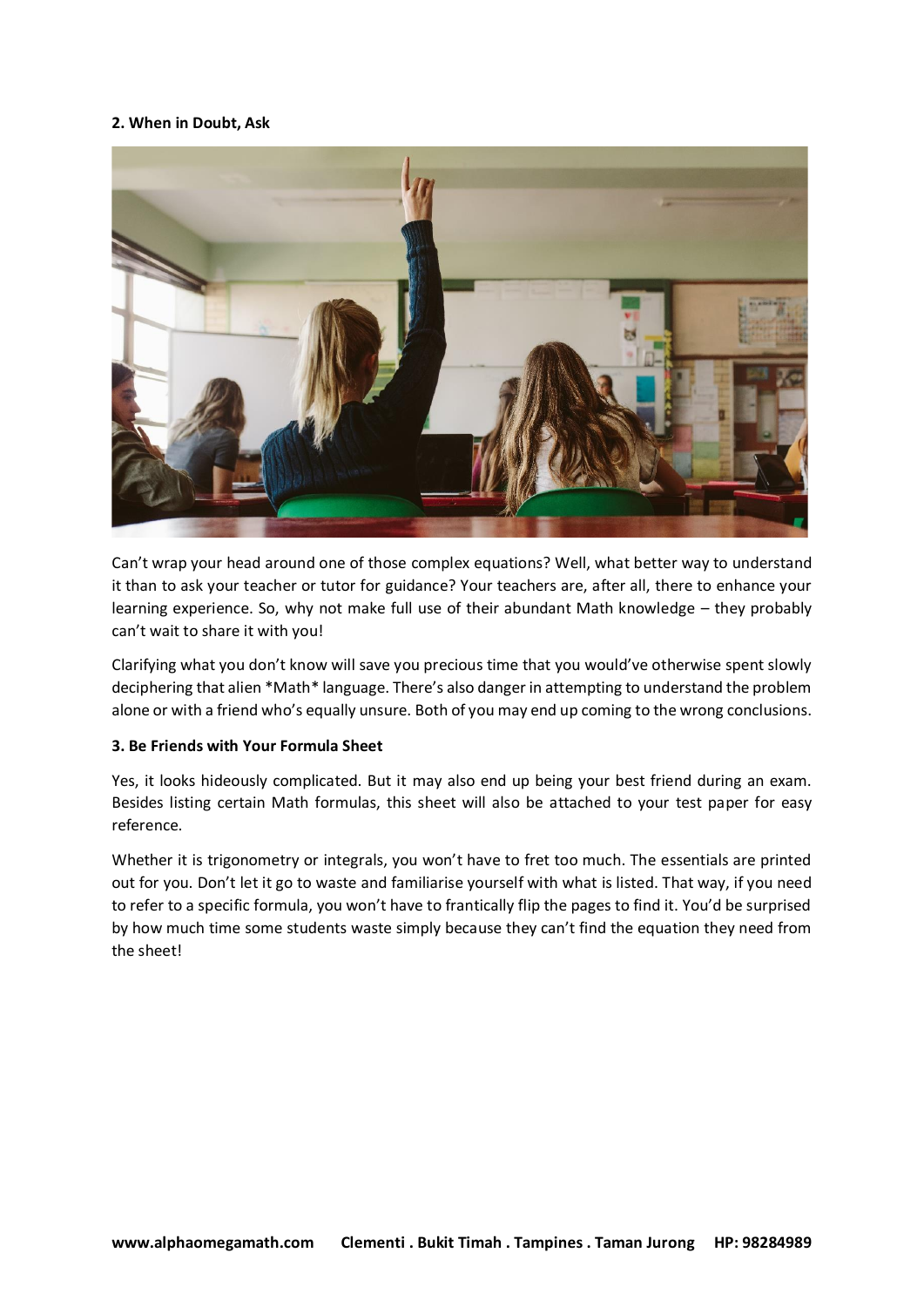#### **4. Know Your Calculator's Functions**



The number of buttons on your calculator may look daunting, but once you get a hang of their functions, this device will also be your good friend during an exam.

While this tip may seem like a no-brainer, many tend to overlook the importance of it. Remember, every second counts during an exam. Since you're allowed to bring it in with you to the exam hall, don't let this opportunity go to waste by floundering with your calculator, not knowing which buttons to press. Equipped with functions like calculating matrices and vectors, the calculator will save you tons of time and brain power when the clock is ticking.

#### **5. Revise Past-Year Papers**

Doing previous years' papers will give you a good gauge on the difficulty level to expect for your exam.

But that's not the only perk you get – much like how you have cheat codes in gaming, these papers sometimes contain questions that could be repeated in the one you're about to do. For Math, there are only that many ways a question can be set based on the topic, so the style in which the question is set is bound to repeat. While there could be changes in the numerical values used, the steps taken to solve it may be like that of past-year papers.

#### **6. Don't Burn the Midnight Oil**

Studying hard is good but prioritising rest is just as essential. Research has shown that students who don't get enough sleep before an exam tend to have increased stress and drowsiness levels, as well as impaired cognitive levels. The latter includes a tougher time paying attention and retrieving information from memory.

So, will sleep help you score better in your exams? Well, students who've had a good night's sleep enjoy better recall and better mental health. Think of it as a brain battery recharge. Your handphone, for example, works best when it's 100% charged. Conversely, the minute it lowers to the 15% mark, it